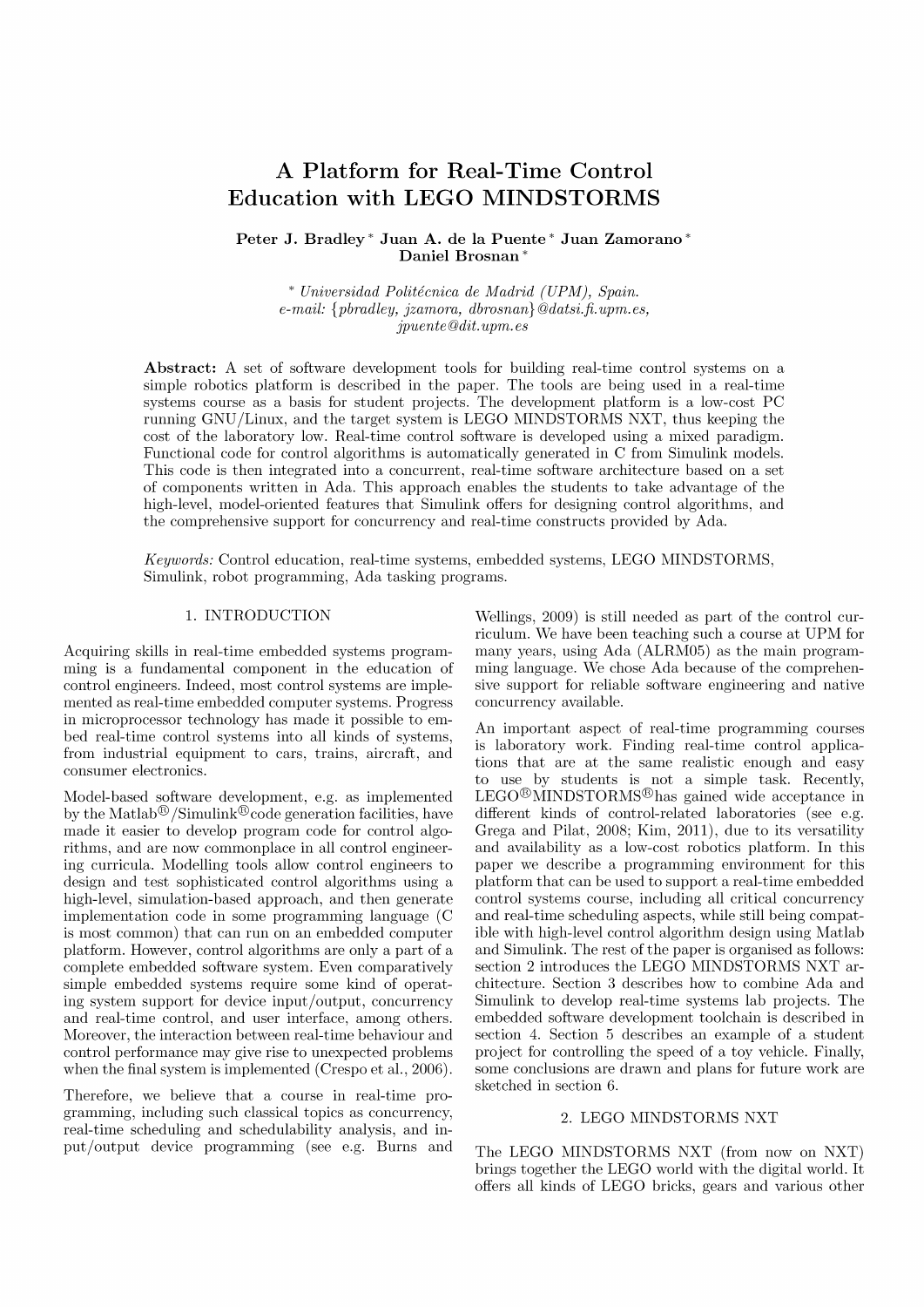parts together with a wide spectrum of sensors, motors, linear actuators, etc. The brain of the NXT is an embedded system, also called "Intelligent Brick". Figure 1 shows its block diagram.



Fig. 1. NXT block diagram.

The Intelligent Brick is made up of a 32-bit ARM main processor (AT91SAM7S256) with 64 KB of RAM and 256 KB Flash memory that runs at 48 MHz. The ARM processor benefits from an 8-bit AVR co-processor (ATmega48) that handles low-level tasks like A/D conversion of the inputs and PWM generation for the output ports. The communication between the two microcontrollers is set up as two memory regions that are updated by both microcontrollers periodically. Notice that this communication period determines to a large extent the behaviour of the NXT.

As for the software part of the Intelligent Brick, LEGO has released the NXT firmware as open source. Availability of the firmware code and hardware schematics has encouraged developers to release their own programming environments. Therefore, the NXT can be programmed from a host computer using languages such as  $C/C++$ , Java, Python, Ada, MATLAB, and many more. Also, development environments like Lab VIEW, Simulink and Microsoft Robotics Studio offer a model-based approach to program the NXT.

# 3. ADA, SIMULINK AND THE NXT

The purpose of this paper is to demonstrate how to fully develop the software of an embedded system so that students have a chance to experience the whole development process. This is, a feedback control system design, tuning and programming together with a realtime software architecture that will support the concurrent execution of the controller on the NXT.

As for the first part of the process, the feedback control system, the MATLAB/Simulink environment is used. There are many advantages when using this programming environment in control theory. A given controller can be modelled using the extensive block library and then tuned

and tested. Furthermore, Simulink can discretise the continuous controller and generate its C code algorithm for embedded environments.

For the second part of the process, the real-time software architecture, Ada is used instead of C.

Although C is commonly used in embedded systems programming, we consider that is not a good programming language to teach concurrency concepts. C relies on external system calls to a real-time operating system to provide concurrency and real-time features. The low-level nature of these operating system primitives diminishes concurrency concepts. There is also a large list of known C vulnerabilities (see WG23-N0304) that may be critical in high-integrity systems. Finally, C syntax can be confusing and error prone.

On the other hand, the Ada programming language presents ideal features for embedded real-time programming. Concurrency and real-time are part of the language, no external calls are required. These features enable using high-level concurrency abstractions like tasks, protected objects and synchronous message passing that ease programming and avoid common pitfalls. It offers mechanisms to handle interrupts in a simple manner and also provides a clean and efficient way to interact with I/O registers and memory. Also, Ada's strong typing and run-time checking significantly reduces programming errors.

Ada offers mechanisms to interface with other languages. The controller C code generated by Simulink can be included in the Ada software architecture using standard compiler directives and libraries. This is shown in section 5.5.

Predictable behaviour of systems is one of the key goals of real-time development. This property is binding to ensure a hard real-time system meets its deadlines. By enforcing the Ravenscar Profile (Burns et al., 2004) on NXT applications, we can be certain that the outcome of any NXT application is predictable and a schedulability analysis can be performed.

The Ravenscar profile is a collection of restrictions to the Ada tasking model. This profile is restricted to a fixed priority and pre-emptive scheduling, i.e. the run-time scheduler ensures that at any given time, the processor executes the highest priority task of all those tasks that are currently ready to be executed. Also, the Immediate Ceiling Priority Protocol (ICPP) (Sha et al., 1990) is enforced by the Ravenscar profile. This means that when a task locks a resource, its priority is temporarily raised so that no task that may lock the resource can be scheduled. Thus, priority inversion due to task communication is minimized and bounded. More information can be found in ALRM05, Annex D.

# 4. ENVIRONMENT DESCRIPTION

#### *4-1 Overview*

The embedded software for the NXT is developed on a GNU/Linux x86 host computer. The set of tools required and the process to build an NXT application on the host computer is explained in this section.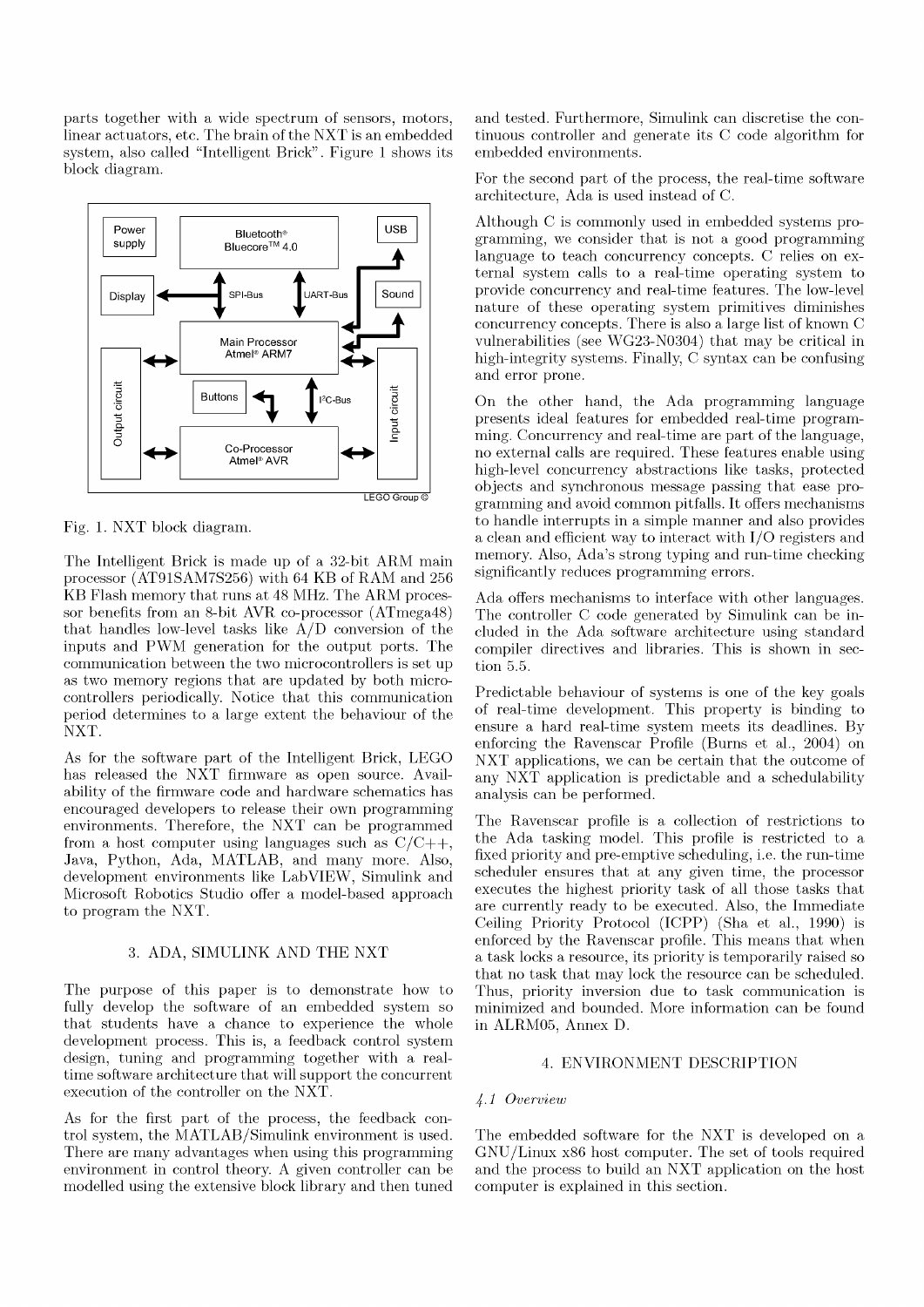

Fig. 2. Executable generation process for NXT.

## *If..2 Controller Design*

As established previously, Simulink is used to design a feedback controller for the NXT. Besides the Simulink environment, a couple of its toolboxes are used. In order to translate the controller to C code for the ARM main processor of the NXT the Embedded Coder is needed.

# *4-3 Cross-compiler toolchain*

A cross-compiler toolchain is a set of tools (essentially a compiler, an assembler and a linker) that generate executable code for a platform, in this case the NXT, other than the one on which the tools run, in this case  $GNU/L$ inux x86. Cross-compiler tool chains are used to compile code for a platform upon which it is not feasible to do such compiling.

AdaCore has ported the GNAT compiler toolchain to the ARM architecture by adapting part of the LEON-based Open Ravenscar Real-Time Kernel, ORK + (de la Puente et al., 2000). The result is the GNAT GPL for MIND-STORMS cross-compiler toolchain which is available, at the time of writing, only for Windows platforms. The 2011 version that has been used for this project has been ported to a GNU/Linux x86 host by the STRAST research group from Universidad Politécnica de Madrid.<sup>2</sup>

## *4-4 Run-time system and Drivers*

The GNAT GPL for LEGO MINDSTORMS NXT 2011 cross-compiler toolchain relies on a Ravenscar small footprint run-time system (Ravenscar SFP). This means that Ada applications for the NXT should comply with the Ravenscar profile for tasking purposes.

The NXT drivers developed by AdaCore are completely coded in Ada. These drivers allow Ada applications to manage the NXT peripherals.

# *4-5 Compiling a program*

To generate an executable NXT file from an Ada application the GNAT cross-toolchain needs first to compile and then link to RAM the resulting object code using a linker script. The code that needs to be compiled is the Simulink controller C code, the real-time software architecture Ada code, the Ada NXT required drivers, the run-time system which includes Ada, C and assembly code and the elaboration code generated by the GNAT binder, see Fig. 2.

To accomplish all of this, a GNU make script is in charge of calling the different tools of the GNAT GPL for MIND-STORMS 2011 toolchain.

## *4-6 Debugging a program*

A remote debugger is an extremely useful tool for an embedded system developer. It can drastically decrease development time. There is a way, described in Bradley et al. (2011), to remotely debug Ada/C programs for the NXT using the GNU debugger (GDB) and the ARM EmbeddedlCE (In-circuit Emulator) technology. The ARM EmbeddedlCE is a JTAG-based debugging channel available on the NXT.

 $2$  Available from [dit.upm.es/rts/projects/mindstorms.](http://dit.upm.es/rts/projects/mindstorms)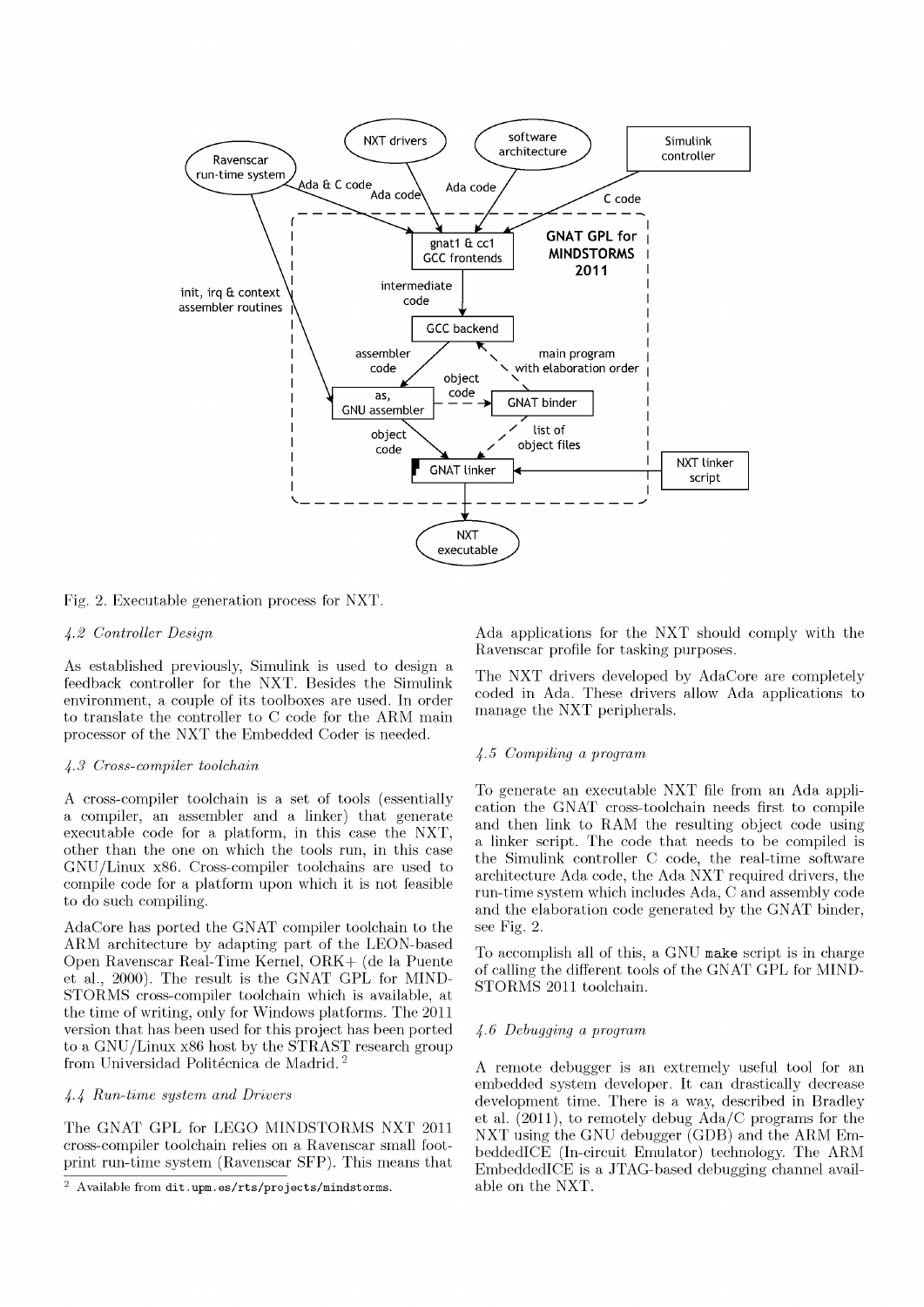#### 5. VEHICLE PROTOTYPE

As proof of concept, a wired controlled vehicle based on Bradley et al. (2010) with added speed control is designed.

#### *5.1 Vehicle overview*

The first task is to establish the functionality of the model, in this case, a wired control vehicle with speed control. This vehicle prototype has a front castor wheel to ease turns and provide stability. It also has two back wheels, each driven by an independent motor. Speed control of these two motors guarantees the adequate motion of the vehicle. To control the vehicle, a hardwired joystick, made with a touch sensor to start/stop motion and a motor to use its encoder to control turns, is used. Depending on the angle of the joystick encoder, different speed commands are sent to the back motors, thus controlling vehicle motion, see Fig. 3.



Fig. 3. Wired controlled vehicle prototype.

#### *5.2 Controller design*

The purpose of adding a speed control feedback system is to make the NXT able to follow a straight path. To do so, a PID is designed and implemented for both of the back motors. The NXT motor needs first to be characterised in order to study the PID's behaviour on Simulink.

*Transfer function* According to Franklin et al. (2002) a DC motor's transfer function between the voltage input and the output speed, considering the relative effect of the inductance negligible to the mechanical motion, has the following equation:

$$
\frac{\Omega(s)}{V(s)} = \frac{K}{\tau s + 1} \tag{1}
$$

where K equals (2) and  $\tau$  equals (3). Being  $K_t$  the torque constant,  $K_e$  the electric constant,  $R$  the electric

resistance, *b* the rotor's viscous friction coefficient and J the rotor's inertia.

$$
K = \frac{K_t}{bR + K_t K_e} \tag{2}
$$

$$
\tau = \frac{RJ}{bR + K_t K_e} \tag{3}
$$

The values used in this work (see Table 1) have been taken from Ryo Watanabe & Philippe E. Hurbain (http: //www. philohome.com/nxtmotor/nxtmotor.htm) except for the rotor's inertia that has been taken from Sánchez et al. (2009).

Table 1. NXT motor values

| $K_t = 0.31739$             | $N \cdot m/A$            |
|-----------------------------|--------------------------|
| $K_e = 0.46839$             | $V \cdot s/rad$          |
| $R = 6.8562$                | Ω.                       |
| $b = 1.1278 \times 10^{-3}$ | $N \cdot m \cdot s/r$ ad |
| $J = 0.842 \times 10^{-3}$  | $Kg \cdot m^2$           |

Note that, although the LEGO motors exhibit a slight overshoot (Kim, 2011), for the purpose of this work it will not be considered.

*Simulink model* A PID, actually a PI, control feedback mechanism is used to control the motors speed. This closed loop is implemented in Simulink to tune the PI and later generate the functional C code for each of the back motors. Figure 4 shows the Simulink model used. The PI receives the difference between the desired voltage (represented by a step function) and the actual voltage that is calculated by multiplying the motor speed in rad/s (output of the transfer function) by 57.2958 to obtain degrees/s and then dividing the result by 116. This value, 116, has proven to be the best approximation to obtain volts from degrees/s on the NXT. The way the NXT determines the speed of a motor is by dividing the difference between two consecutive readings from the motor encoder by the elapsed time between these consecutive readings. The elapsed time will be close to the period of the task in charge of executing the PI as long as deadlines are generally met.



Fig. 4. Speed control loop for NXT motor.

#### *5.3 Real-time software architecture*

The vehicle application needs to address the following:

Control the speed of the two back motors using the designed controller. Note that two controllers are needed, one for each motor.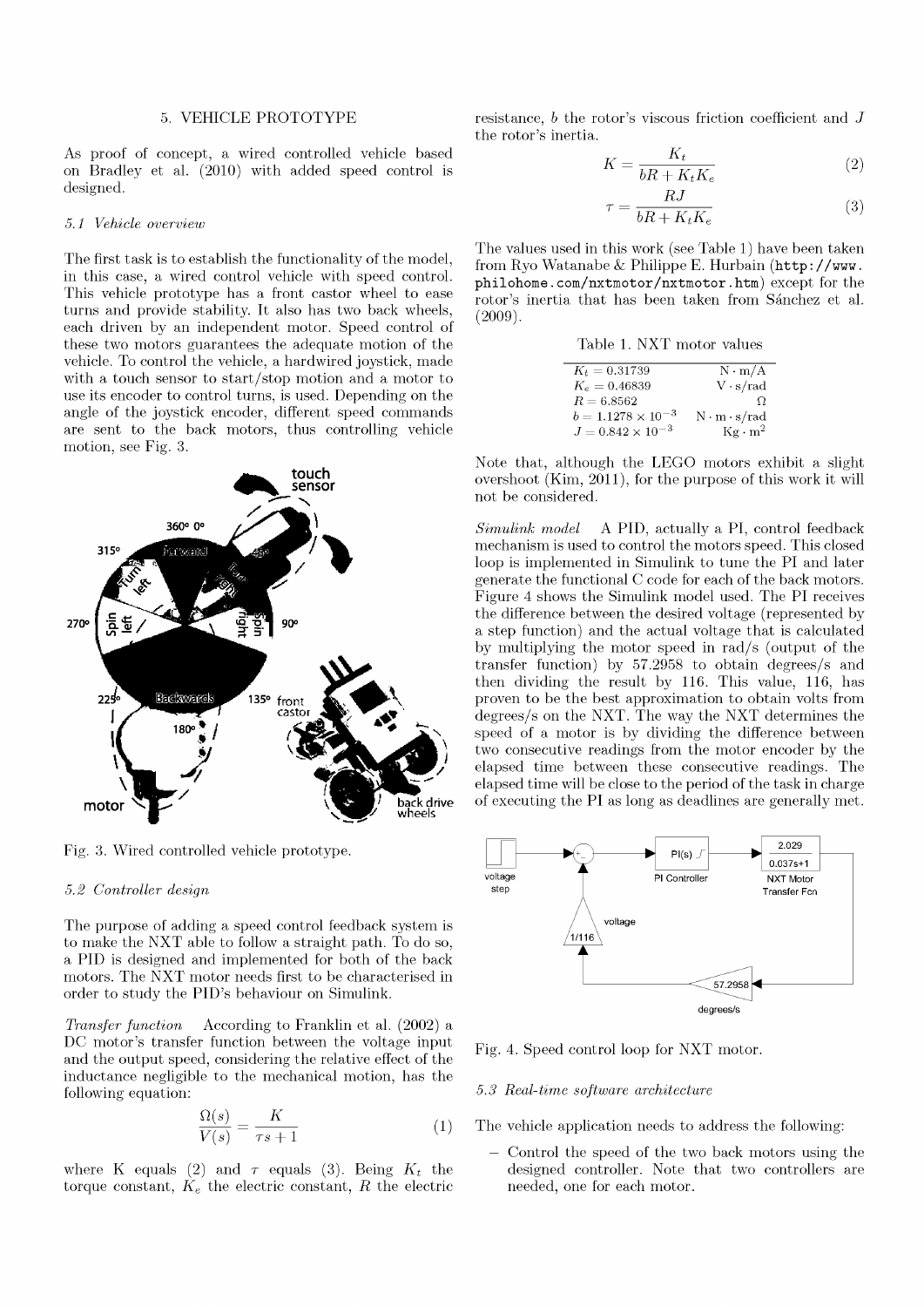- Periodically read the encoder value of each back motor to calculate the speed of the motors to feed it back to the controllers.
- Periodically read the battery status to determine the maximum speed in order to feed the controller the correct input voltage.
- Periodically check the status of the joystick motor encoder and touch sensor to determine the commands to the motors.
- Periodically display updated information of the vehicle's status on the LCD screen.
- Manage the communications between processor and co-processor.
- Periodically check the status of the power button to power-off the system.

These activities can be distributed in the following tasks:

- — *Control Task:* This task is in charge of the speed controllers and the vehicle commands given by the joystick. It will basically start/stop motion, change motor speeds to achieve turns and control the speed. This task has to be executed periodically. To determine the period of the task some issues need to be taken into consideration. For example, the period has to be short enough to detect a human activated joystick. If its too long not all start/stop drive orders will be captured. At the same time, the period must be long enough so that task deadlines are generally met. Also, since the PI controller needs to be discretised to work in an embedded environment it is important to sample the motor speed quick enough to have a correct response. A tenth of the transfer function's time constant is used. Since  $\tau = 0.037, 4$  ms are initially used. This task will have a high priority.
- — *Co-processor Task:* The co-processor task handles the communication scheme between the ARM and the AVR. This task must have, at the most, the period of *Control Task* so that the speed controllers receive feedback data on time (2 ms are initially used). This task will have the highest priority.
- — *Status Task:* This task gathers data to monitor the controllers and displays it on screen every 500 ms. This task has a low priority.

## *5.4 PI code generation*

Once the controller has been discretised, tuned and stabilised with the desired settling time (approx. 400 ms is used with almost no overshoot) a new model with only the discretised tuned PI, the voltage inputs and voltage output of the PI is created (see Fig. 5). The feedback process is handled outside this algorithm because the Ada drivers API needs to be used to read the motors encoders and the battery voltage. The C code is generated using this model.

Both input ports *(input-voltage* and *reaLvoltage)* and the output port *(corrected voltage)* are declared as C external variables. The way of integrating the C functional code with the Ada applications is by means of these variables. Therefore, they are defined in Ada and exported to C.

There are several issues when directing the Simulink environment for code generation that are out of the scope of this paper. However, it must be noticed that only the



Fig. 5. Simulink model for code generation.

functional code of the controller is needed. The periodic execution of this code is performed by an Ada task. No tasking or sampling should happen inside the generated code.

Note also that the NXT hardware does not include a Floating-Point Unit (FPU). As a result, floating-point operations are software emulated which is much slower than integer operations. The use of floating-point numbers should be kept to a minimum when designing Simulink models for the NXT.

## *5.5 Software implementation*

The Simulink code generation process outputs three files: rtwtypes.h which include specific ARM7 type definitions and generic type definitions, functional. c which includes the model step function functional\_step (), and the associated header file functional. h.

To implement the real-time architecture proposed in 5.3 three Ada compilation units are used: The main procedure (vehicle.adb), a package declaration (tasks.ads), and its body (tasks.adb). The Tasks package includes two tasks (Control\_Task, which calls functional\_step, and Display.Task), as well as some auxiliary functions. The periodic task in charge of the co-processor communication is part of the Ada NXT drivers and is declared in the NXT. AVR package. This package must always be imported even if its functions are not required. Therefore, an Ada with clause to import NXT.AVR is added to the main program to guarantee the execution of this task.

Listing 1 shows a fragment of tasks. ads containing the declaration of tasks. When declaring a task, besides using pragma Priority to establish the static priority, pragma Storage\_Size is used. The NXT has only 64 KB of RAM memory and this pragma allows the programmer to allocate the memory needed for the task stacks.

Listing 1. Specification of tasks.

```
task ControLTask is 
   pragma Priority 
      (System. Priority ' First + 2);
   pragma Storage_Size (4096); 
end ControLTask; 
task Display_Task is 
   pragma Priority 
      (System. Priority ' First +1);
   pragma Storage_Size (4096); 
end Display.Task;
```